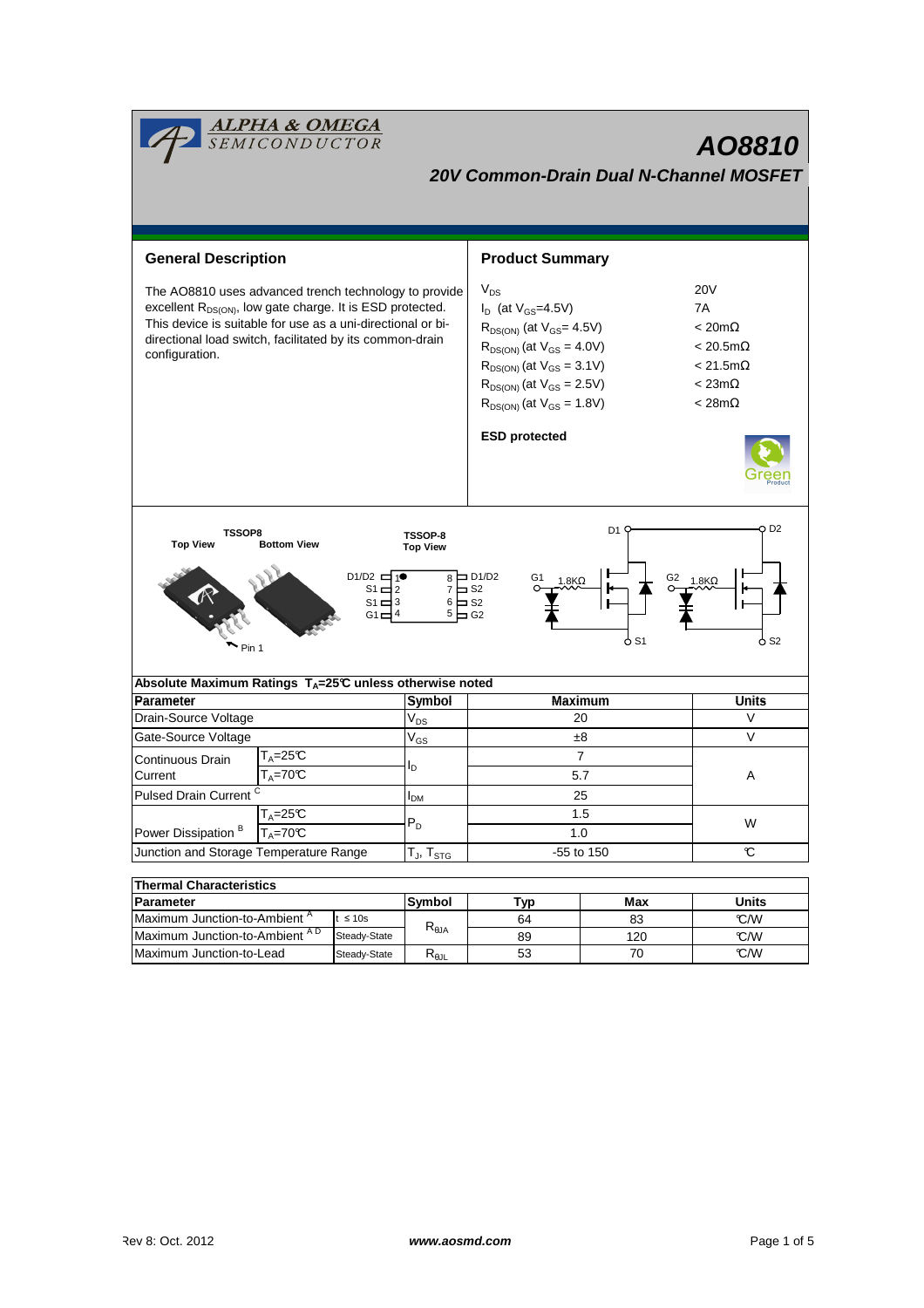

## **Electrical Characteristics (TJ=25°C unless otherwise noted)**

| <b>Symbol</b>              | <b>Parameter</b>                                                               | <b>Conditions</b>                                                                            |                      | Min  | <b>Typ</b> | <b>Max</b> | <b>Units</b> |  |  |  |  |  |
|----------------------------|--------------------------------------------------------------------------------|----------------------------------------------------------------------------------------------|----------------------|------|------------|------------|--------------|--|--|--|--|--|
| <b>STATIC PARAMETERS</b>   |                                                                                |                                                                                              |                      |      |            |            |              |  |  |  |  |  |
| <b>BV</b> <sub>DSS</sub>   | Drain-Source Breakdown Voltage                                                 | $I_D = 250 \mu A$ , $V_{GS} = 0V$                                                            |                      | 20   |            |            | V            |  |  |  |  |  |
| $I_{DSS}$                  |                                                                                | $V_{DS}$ =20V, $V_{GS}$ =0V                                                                  |                      |      | 1          | μA         |              |  |  |  |  |  |
|                            | Zero Gate Voltage Drain Current                                                | $T_{J} = 55$ °C                                                                              |                      |      |            |            | 5            |  |  |  |  |  |
| $I_{GSS}$                  | Gate-Body leakage current                                                      | $V_{DS} = 0V$ , $V_{GS} = \pm 8V$                                                            |                      |      |            | ±10        | μA           |  |  |  |  |  |
| $V_{GS(th)}$               | Gate Threshold Voltage                                                         | V <sub>DS</sub> =V <sub>GS</sub> I <sub>D</sub> =250µA                                       |                      | 0.4  | 0.7        | 1.1        | V            |  |  |  |  |  |
| $I_{D(ON)}$                | On state drain current                                                         | $V_{GS}$ =4.5V, $V_{DS}$ =5V                                                                 |                      | 25   |            |            | A            |  |  |  |  |  |
| $R_{DS(ON)}$               | Static Drain-Source On-Resistance                                              | $V_{GS}$ =4.5V, $I_{D}$ =7A                                                                  |                      |      | 16         | 20         | $m\Omega$    |  |  |  |  |  |
|                            |                                                                                |                                                                                              | $T_{\rm J}$ =125 $C$ |      | 22         | 30         |              |  |  |  |  |  |
|                            |                                                                                | $V_{GS}$ =4.0V, $I_{D}$ =7A                                                                  |                      |      | 16.2       | 20.5       | $m\Omega$    |  |  |  |  |  |
|                            |                                                                                | $V_{GS} = 3.1 V, I_D = 6.5 A$                                                                |                      |      | 17         | 21.5       | $m\Omega$    |  |  |  |  |  |
|                            |                                                                                | V <sub>GS</sub> =2.5V, I <sub>D</sub> =6.5A                                                  |                      |      | 18         | 23         | $m\Omega$    |  |  |  |  |  |
|                            |                                                                                | $V_{GS}$ =1.8V, $I_D$ =5A                                                                    |                      | 21   | 28         | $m\Omega$  |              |  |  |  |  |  |
| $g_{FS}$                   | <b>Forward Transconductance</b>                                                | $V_{DS}=5V$ , $I_D=7A$                                                                       |                      |      | 50         |            | S            |  |  |  |  |  |
| $\mathsf{V}_{\mathsf{SD}}$ | Diode Forward Voltage                                                          | $IS=1A, VGS=0V$                                                                              |                      |      | 0.62       | 1          | V            |  |  |  |  |  |
| $I_{\rm S}$                | Maximum Body-Diode Continuous Current                                          |                                                                                              |                      | 2    | A          |            |              |  |  |  |  |  |
|                            | <b>DYNAMIC PARAMETERS</b>                                                      |                                                                                              |                      |      |            |            |              |  |  |  |  |  |
| $\mathbf{C}_{\text{iss}}$  | Input Capacitance                                                              |                                                                                              |                      |      | 1295       |            | pF           |  |  |  |  |  |
| $C_{\rm oss}$              | <b>Output Capacitance</b>                                                      | $V_{GS}$ =0V, $V_{DS}$ =10V, f=1MHz                                                          |                      |      | 160        |            | pF           |  |  |  |  |  |
| $C_{\text{rss}}$           | Reverse Transfer Capacitance                                                   |                                                                                              |                      |      | 87         |            | pF           |  |  |  |  |  |
| R <sub>g</sub>             | Gate resistance                                                                | $V_{GS}$ =0V, $V_{DS}$ =0V, f=1MHz                                                           |                      |      | 1.8        |            | KΩ           |  |  |  |  |  |
|                            | <b>SWITCHING PARAMETERS</b>                                                    |                                                                                              |                      |      |            |            |              |  |  |  |  |  |
| $Q_g$                      | <b>Total Gate Charge</b>                                                       | $V_{\text{GS}} = 4.5V$ , $V_{\text{DS}} = 10V$ , $I_{\text{D}} = 7A$                         |                      |      | 10         | 14         | nC           |  |  |  |  |  |
| $\mathsf{Q}_{\text{gs}}$   | Gate Source Charge                                                             |                                                                                              |                      |      | 4.2        |            | nC           |  |  |  |  |  |
| $Q_{gd}$                   | Gate Drain Charge                                                              |                                                                                              |                      |      | 2.6        |            | nС           |  |  |  |  |  |
| $t_{D(on)}$                | Turn-On DelayTime                                                              |                                                                                              |                      |      | 280        |            | ns           |  |  |  |  |  |
| $t_r$                      | Turn-On Rise Time                                                              | $V_{GS}$ =4.5V, $V_{DS}$ =10V, R <sub>L</sub> =1.54 $\Omega$ ,<br>$R_{\text{GEN}} = 3\Omega$ |                      |      | 328        |            | ns           |  |  |  |  |  |
| $t_{D(off)}$               | Turn-Off DelayTime                                                             |                                                                                              |                      |      | 3.76       |            | <b>us</b>    |  |  |  |  |  |
| $t_f$                      | Turn-Off Fall Time                                                             |                                                                                              |                      | 2.24 |            | us         |              |  |  |  |  |  |
| $\mathfrak{t}_{\text{rr}}$ | Body Diode Reverse Recovery Time                                               | $I_F$ =7A, dl/dt=100A/ $\mu$ s, V <sub>GS</sub> =-9V                                         |                      |      | 31         |            | ns           |  |  |  |  |  |
| $Q_{\rm rr}$               | Body Diode Reverse Recovery Charge   F=7A, dl/dt=100A/us, V <sub>GS</sub> =-9V |                                                                                              |                      |      | 6.8        |            | nC           |  |  |  |  |  |

A. The value of R<sub>ala</sub> is measured with the device mounted on 1in<sup>2</sup> FR-4 board with 2oz. Copper, in a still air environment with T<sub>a</sub> =25°C. The value in any given application depends on the user's specific board design.

B. The power dissipation P<sub>D</sub> is based on T<sub>J(MAX)</sub>=150°C, using  $\leq 10$ s junction-to-ambient thermal resistance.

C. Repetitive rating, pulse width limited by junction temperature  $T_{J(MAX)}$ =150°C. Ratings are based on low frequency and duty cycles to keep initialT $_{\parallel}$ =25°C.

D. The R<sub>6JA</sub> is the sum of the thermal impedence from junction to lead R<sub>θJL</sub> and lead to ambient.<br>E. The static characteristics in Figures 1 to 6 are obtained using <300μs pulses, duty cycle 0.5% max.<br>F. These curves ar

2oz. Copper, assuming a maximum junction temperature of  $T_{J(MAX)}$ =150°C. The SOA curve provides a single pulse rating.

THIS PRODUCT HAS BEEN DESIGNED AND QUALIFIED FOR THE CONSUMER MARKET. APPLICATIONS OR USES AS CRITICAL COMPONENTS IN LIFE SUPPORT DEVICES OR SYSTEMS ARE NOT AUTHORIZED. AOS DOES NOT ASSUME ANY LIABILITY ARISING OUT OF SUCH APPLICATIONS OR USES OF ITS PRODUCTS. AOS RESERVES THE RIGHT TO IMPROVE PRODUCT DESIGN, FUNCTIONS AND RELIABILITY WITHOUT NOTICE.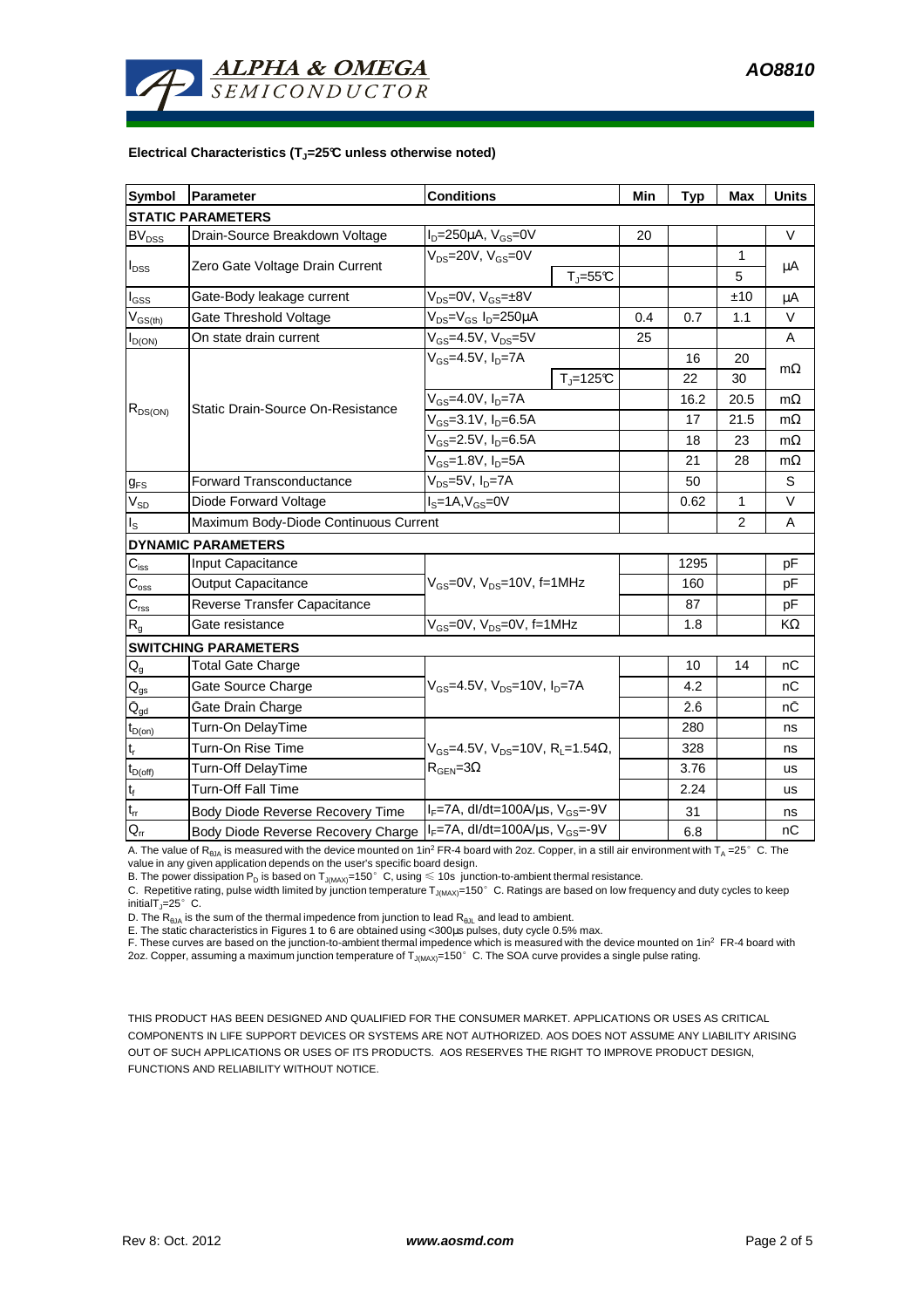

## **TYPICAL ELECTRICAL AND THERMAL CHARACTERISTICS**

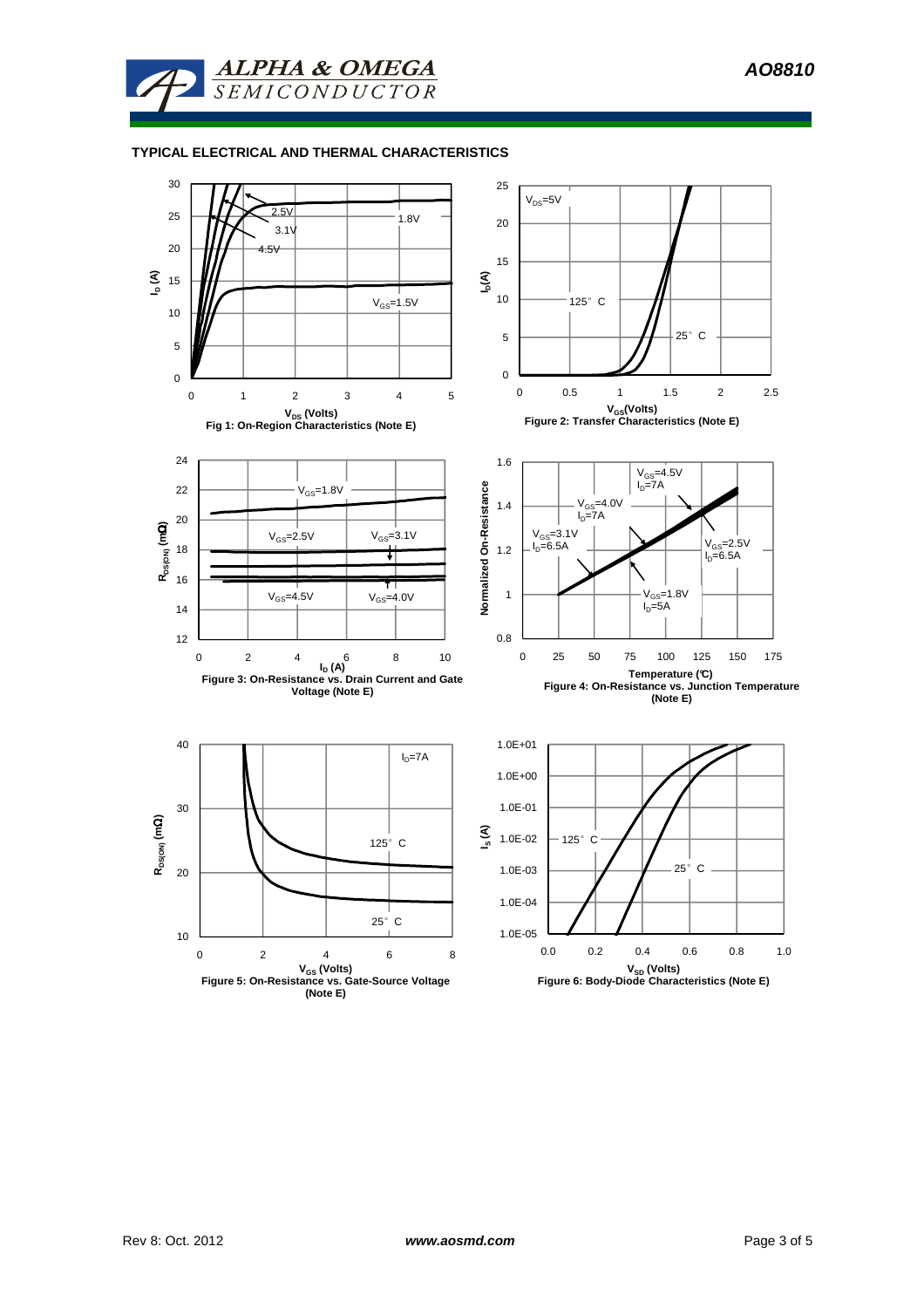

## **TYPICAL ELECTRICAL AND THERMAL CHARACTERISTICS**